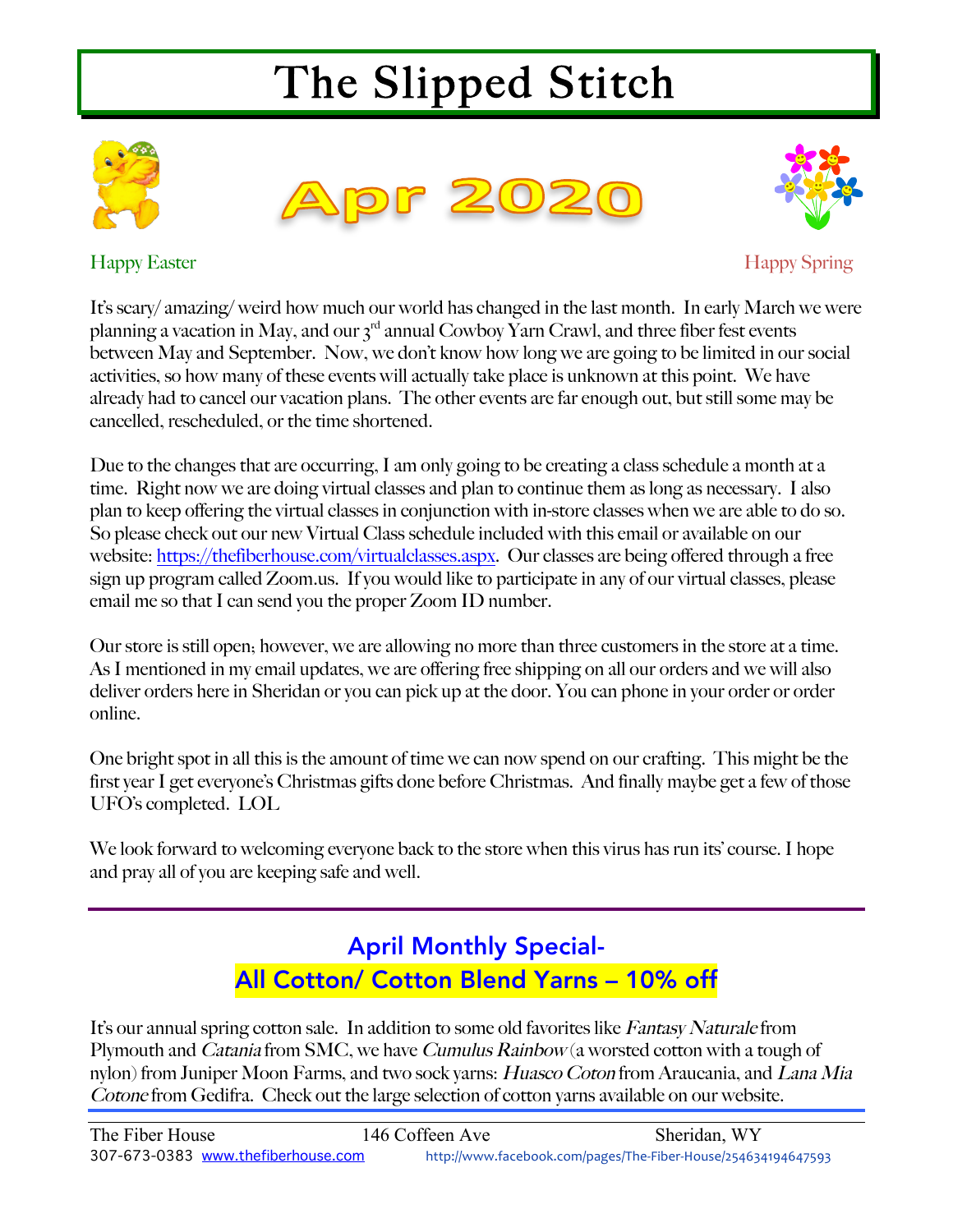# The Slipped Stitch

#### NEW! NEW! NEW!

We've gotten into needle felting in a big way and we now have new roving packs from Kromski on hand. Each 4 oz. bag contains four colors. Check out the whole variety of different colors available on our website (https://thefiberhouse.com/feltingpacks.aspx).

We also have the latest limited edition color pack from Wonderland Yarns for spring. This one is "Pleased as Punch" and contains 594 yards of fingering weight yarn in 5 colors (berry, purple, lime, teal, and brown). Perfect for crafting up some spring flowers to cheer yourself up.

### April Virtual Classes

Mondays and Tuesdays, 1-3 pm and Saturdays Noon to 1 pm, Virtual Sit and Knit Social Hour Wednesdays, 1-3pm, Mitered Square Baby Blanket, starts Wednesday April 15.

Thursdays, 1-3pm, The Hub on Smith Group (not just for seniors either). A virtual social gathering. Fridays, 1-3pm, Raglan Sweaters. Continuing the class, join in for social time or to get help with the next step.

Saturdays, 1-2:30 pm, Half-pi Shawl Knit a-long

Saturdays, 2:30-4 pm, Juliette Shawl Crochet a-long, starts Saturday, April 11.

Saturday, April  $25<sup>th</sup>$  only – Needle felting over a Styrofoam ball.

#### Coming Events - Hopefully

3<sup>rd</sup> Annual Cowboy Yarn Crawl – extended time – May 25 thru September 30! Seven participating shops. Black Hills Fiber Frenzy, Rapid City, SD - May 30 and 31 Montana Association of Weavers and Spinner Conference, Helena MT, June 25 thru 28. World Wide Knit-in-Public Day Picnic - Saturday June 13

## Weaving and Spinning News

The weaving and spinning meetings will be on hiatus until the virus epidemic is cleared.

Handweaver's Guild of America Small Expressions Exhibit. The CFG will be co-hosting this event with the Bradford Museum in from March to May 2021. Thank you to everyone who has offered to help. We will be getting back to this in the future.